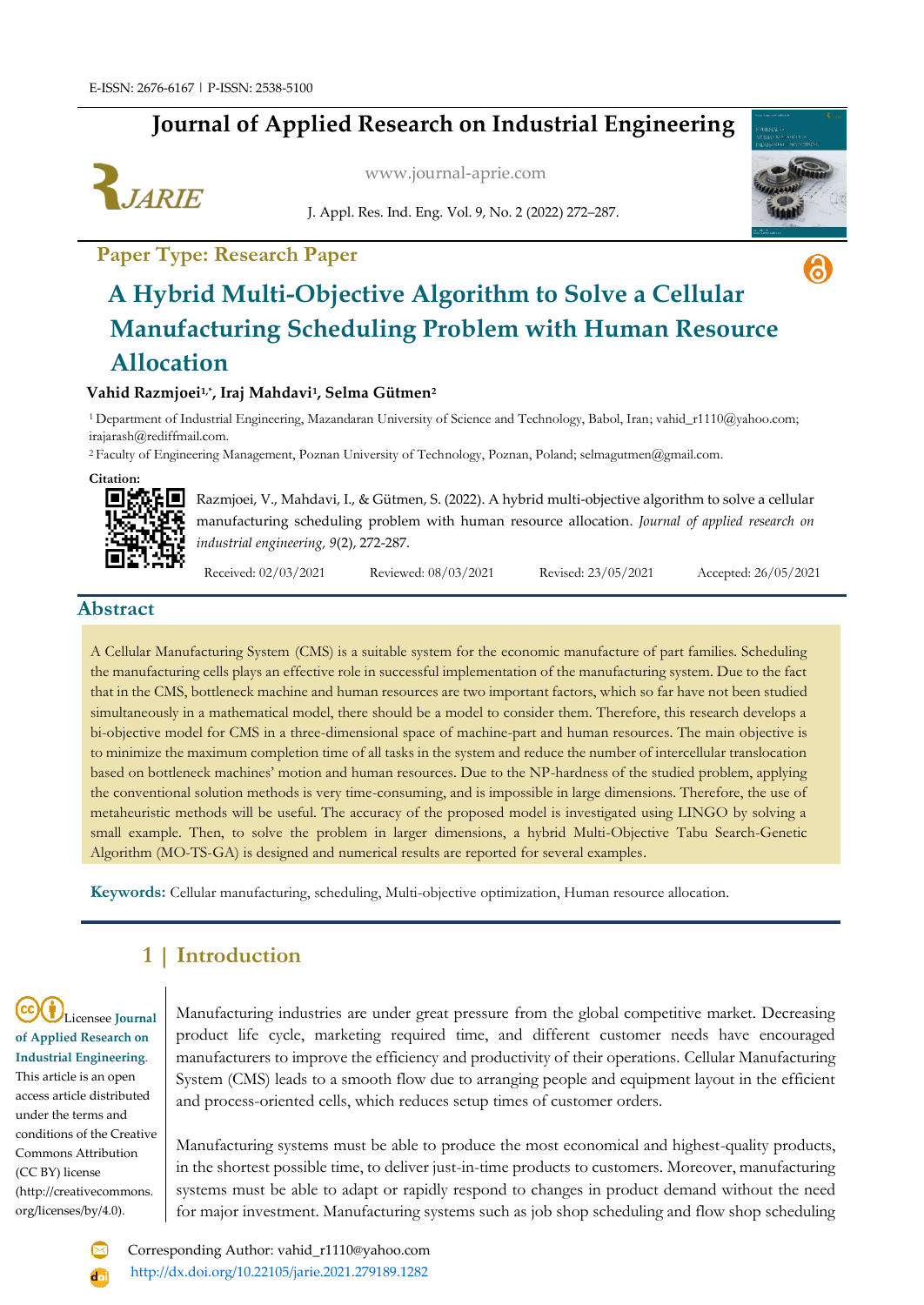systems are not able to meet these needs and requirements [1]. Therefore, the production system must be able to change and redesign to rapidly responding to the changes in product demand. As a result, cellular manufacturing has emerged as a promising and remedial manufacturing system. CMS is one of the group applications in manufacturing systems. Furthermore, it is one of the new production methods, which are used today in most large manufacturing centers, with relatively high product diversity, and with multipurpose facilities. The design of a CMS consists of three phases.

The first phase is cell formation. The Cell Formation Problem (CFP) consists of two basic tasks: assigning a machine to a cell, or forming machine groups, and assigning a part to a cell, or forming ''part families''. The second phase is the facility layout, and the last one involves scheduling, which is responsible for scheduling tasks in each cell. Most of the research in the last two decades has been focused on the cell formation phase, while in today's competitive world, effective sequencing and scheduling are essential to survival in the market environment. Scheduling is a means to optimize using available resources. Resources and tasks in scheduling can be various. Time has always been a fundamental constraint. As the industrial world expands, resources become more critical. Scheduling these resources leads to increased efficiency and capacity utilization, reducing the time required to complete tasks, and ultimately, increasing the profitability of an organization. Effective scheduling of resources such as machines, human resources, etc., is a requirement in today's highly competitive environment. Therefore, this study deals with integrated cellular scheduling, with the allocation of human resources.

The research is structured as follows: Section 2 reviews the research literature. Problem definition and mathematical modeling are presented in Section 3. Section 4 describes the solution approach to the proposed model. Section V includes the validation of the proposed model and the research computational results, and finally, Section VI concludes the research and describes the future suggestions.

# **2 | Literature Review**

The problem of CMS scheduling, due to its wide range of applications, has become an important problem in the field of scheduling. In a cellular manufacturing environment, types of machines or parts (tasks) are grouped within part families, each of which is then assigned to a manufactured cell. Thus, the problem of CMS scheduling is mainly related to the sequence of part family operations, and parts within families, in which each manufactured cell is assigned to produce a certain number of part families. In a manufactured cell, parts (tasks) with similar implementing and instrumentalization conditions can be considered as part families. Many developed algorithms for group scheduling problems have two steps. The first step is determining the sequence of parts in the group, and the second step is determining the sequence of the groups. It is worth noting that group scheduling is an NP-Hard problem [2]. There are various studies on solving group scheduling problems using heuristic methods. Considering the number of cells, the existing research literature can be classified into two groups: those that consider a cell individually, and those that consider multiple cells.

Barzinpour and Zagardi [2] proposed a new mathematical model for scheduling the parts family, and parts in each family, in a CMS with a "job shop flow" structure. In this model, there is an assumed part family sequence-dependent setup times and cell translocation. In this problem, there are several production processes to manufacture each part, and the model chooses one of them, which makes the production system flexible. They used a Simulated Annealing (SA) algorithm to solve the problem. Logendran et al. [3] suggested three Tabu Search (TS) based response methods for the two-machine group scheduling problem, consisting of sequence-dependent part families, with a total completion time criterion. Schaller [4] considered the scheduling problem of a single machine manufactured cell to minimize the total tardiness.

The available research literature on scheduling a manufactured cell with more than two machines can be divided into two groups. Gupta and Schaller [5] considered scheduling a set of tasks in a manufactured cell, with sequence-independent family setup times, to minimize total turnaround time. Hendizadeh et al.

**273**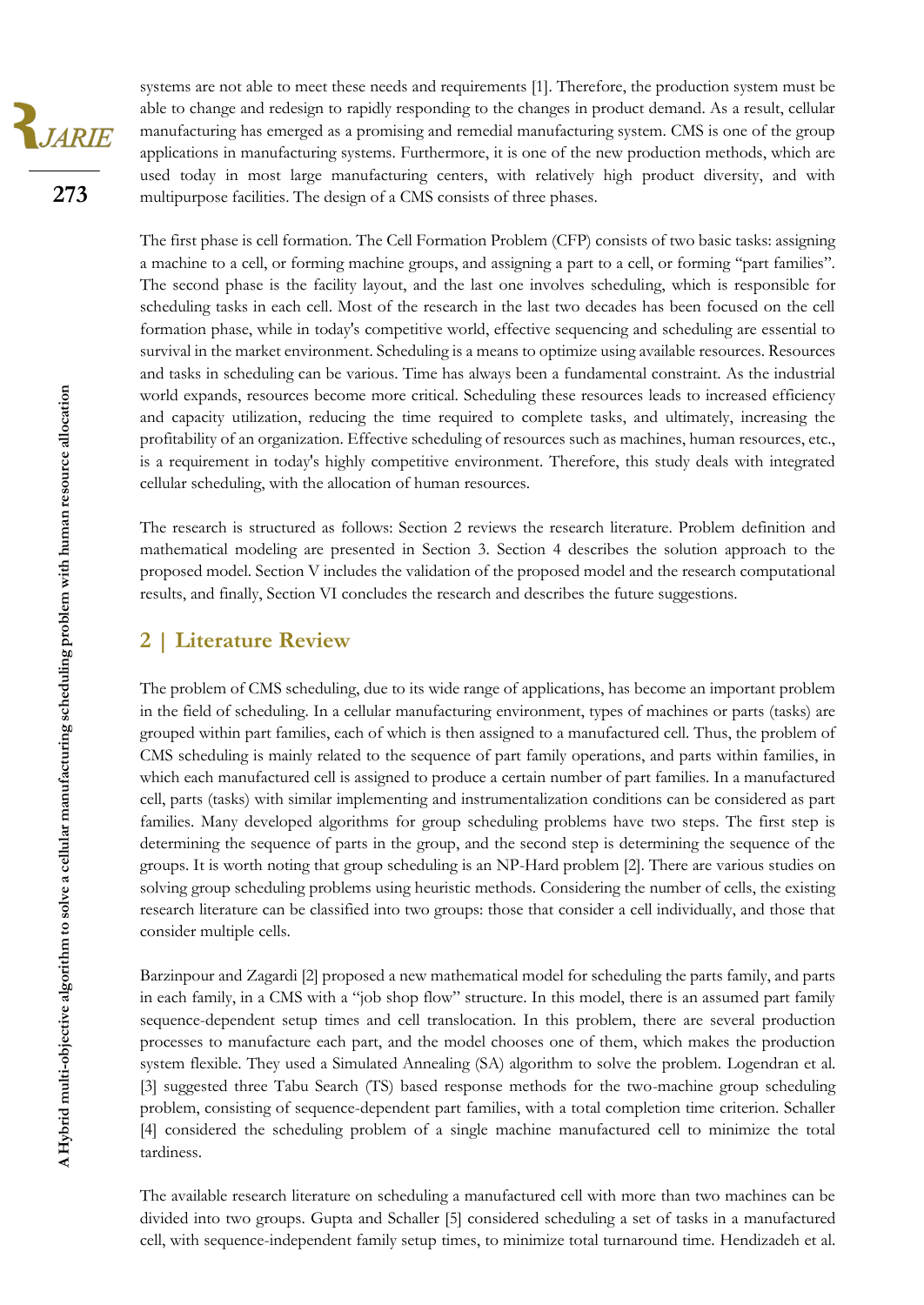[6] proposed a metaheuristic method based on the TS for the problem of CMS scheduling the regular flow line, considering the sequence-dependent part family preparation times. This paper introduces TSbased metaheuristic methods for scheduling parts and tasks to minimize total manufacturing time, in which the setup time of each cell depends on the sequence of parts. The concepts of estimation and adaptation, the worst action of SA in the proposed metaheuristic method, have been tested to improve strength and variety; the efficiency and effectiveness of the proposed TS-based metaheuristic method are compared with the best heuristic and metaheuristic reported algorithms in this problem. The computational results show that the TS method is quite effective in minimizing the total manufacturing time of a reasonable processing time.

Zandieh et al. [7] used three metaheuristic methods based on "TS", "SA" and "Genetic Algorithm (GA)" for a group scheduling problem with sequence-dependent setup times, during hybrid flexible flow shop. Salmasi et al. [8] proposed a mathematical planning model with the aim of minimizing time in the total flow for the sequence-dependent flow shop group scheduling problem. They heuristically used the TS algorithm and hybrid Ant Colony Optimization (ACO) algorithm to solve the problem and to evaluate the algorithms used a Lower Bounds (LB) method based on the branch and price algorithm. They reported the superiority of the hybrid ACO over the TS.

Solimanpur et al. [9] addressed setup time-based cellular scheduling with several cells and have allowed intercellular translocation. In this case, they considered a two-step policy to solve their model. In the first step, the work sequence is determined, and in the second step, the bottleneck machine is identified and arranged based on the binary comparison. Finally, they solved their model using the two-step SVS algorithm, and the response was compared with the results of the LN-PT method, and they concluded that the SVS algorithm is more efficient than the LN-PT; it should be noted that, according to this article, the LN-PT method is derived from Logendran et al. [3]. They examined different methods of solving, combining three methods of PT, LN, CDS, and finally, concluded that the LN-PT method is better than CDS-PT, PT-CDS, and PT-LN. In this method, LN and PT are used in the first and second stages, respectively. Zagardi and Bohloli [10] investigated the effect of learning on group scheduling with a job shop flow structure with the aim of minimizing the maximum completion time and assuming sequence-dependent setup times of the parts family. They developed two GAs and a heuristic method to solve it. The learning effect in this paper means reducing the processing time of tasks, by repeating tasks and increasing the skill and ability of the worker. Zandieh and Karimi [11] examined a multiobjective group scheduling problem, in a flexible hybrid job shop flow with sequence-dependent setup times, or the goal of minimizing total weighted tardiness, and the maximum completion time, simultaneously. To solve this problem, they proposed a multi-population GA. Li et al. [12] presented the problem of parts dynamic scheduling in a multi-CMS, taking into account intercellular translocation and flexible paths.

Tavakkoli-Moghaddam et al. [13] proposed a new model for scheduling the CMS and used GA and Memetic algorithm to solve the problem. In the proposed model, like other group scheduling problems, scheduling includes cell scheduling and part family scheduling within the cell family. In it, intercellular translocation is allowed, and the processing path of parts is identified and is one of the attributes of the problem. The objective function of the model is minimizing intercellular translocation time and total manufacturing time. In fact, there is, in the model, the effect of intercellular translocation on schedule taking into account the time tardiness on each translocation and minimizing intercellular translocation time. Tavakkoli-Moghaddam et al. [13] developed a model and discussed a multi-criteria group scheduling problem considering intercellular translocation, and developed a scatter search method to solve the problem. The difference between this problem and the previous one, and in fact, the dimensions in which the model is developed are: in this model, one of the simplifying assumptions of the problem is removed. The setup time of the machines, in the previous article, was assumed to be zero, while here, it is considered non-zero and cell sequence-dependent. In this paper, the objective function, in addition to intercellular translocation time, and total construction time, includes two other criteria: tardiness time and cell setup cost, which depends on the cell sequence. To standardize the type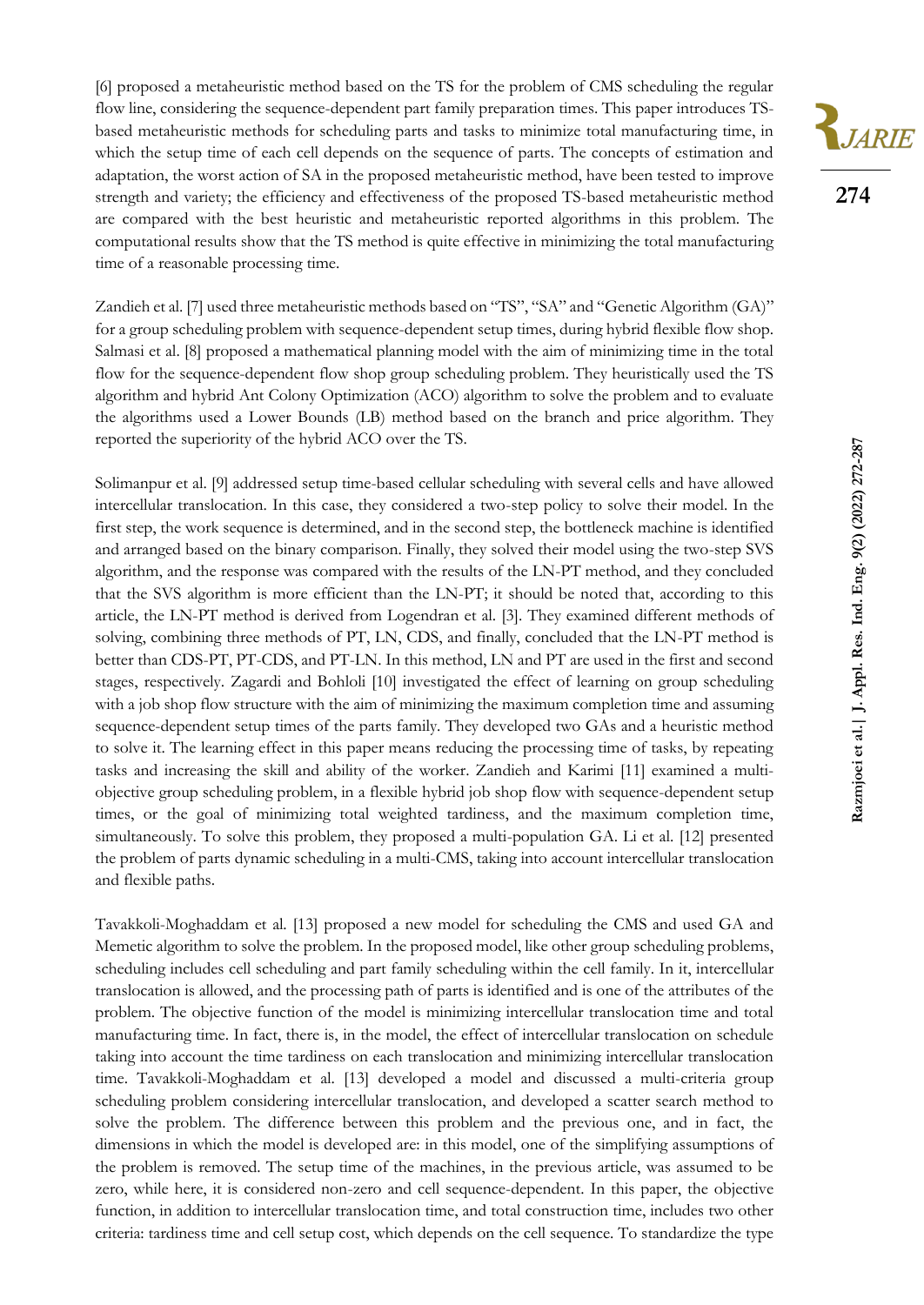of criteria, all of them are considered the cost. The goal was to minimize costs. Using parts in the multicellular system and intracellular translocation, Solimanpur and Elmi [14] employed the SVS, NTS algorithm, and minimized the time to complete all tasks.

Considering the literature, it can be found that most of the literature on CMS scheduling is presented as a group scheduling with a job shop flow structure, and in a small number, as a flow line scheduling. Whereas, despite intracellular translocation, determining the best sequence of intracellular parts and then sequencing cells may lead to the least completion time; thus determining the sequence of all parts should not lead to the shortest completion time, therefore, determining the sequence of all intracellular parts should be done in parallel. Li et al. [12] proposed a nonlinear programming model for this problem and used a scatter search metaheuristic method to solve the problem. Subsequently, Solimanpur and Elmi [14] presented an integer linear model for the JSCS problem, despite intercellular translocation and reverse parts, and used the SA algorithm to solve it. In this model, the part family and the production process of parts are determined.

According to the literature review, it can be said that development and research in this field have been done in different dimensions. Considering various objective functions, dynamic conditions, system flexibility, using the human resource in the problem, the attributes of production design in the cellular system, have been among these dimensions, which all these efforts have been to bringing the problem closer to real-world condition and applying their results. In some papers, due to the complexity of problems and time-consuming exact solution methods, various metaheuristic methods have been proposed to solve large-scale problems. There have been extensive studies in the field of scheduling, which results of which can be seen in the field of CMS scheduling. As it is obvious in the cellular scheduling literature, in most cases, group scheduling has been used in CMS scheduling problems, which first deal with the elements of the group and then, the scheduling of the groups. One of the constraints of group scheduling methods is that, in most cases, it is assumed that there are no intercellular machines, and this assumption is not taken into account, because the intercellular machines complicate the flow of materials and manufacturing scheduling system. There is limited research on intercellular machines so that the only research is the study of Solimanpur and Elmi [14] and Tavakkoli-Moghaddam et al. [15] on scheduling with job-shop structure.

Egilmez et al. [16] studied a stochastic skill-based manpower allocation problem. Three stochastic nonlinear mathematical models were developed to deal with manpower level determination, cell loading and individual worker assignment phases. Karthikeyan et al. [17] presented an optimization model for worker assignment in a dynamic CMS. They developed a GA to solve the model. Azadeh et al. [18] studied human factors on a multi-objective dynamic CMS to minimize the total cost and inconsistency in the decision-making style of operators. Two metaheuristic algorithms including Non-dominated Sorting Genetic Algorithm (NSGA) and Multi-Objective Particle Swarm Optimization (MOPSO) are developed. Méndez-Vázquez and Nembhard [19] studied the impact of organizational factors on worker-cell assignment in CMSs. Chu et al. [20] studied a CMS considering workers' assignment with learningforgetting effect. An adaptive memetic differential search algorithm is developed to solve the proposed model. The application of heuristic and metaheuristic algorithms was reviewed by Kesavan et al. [21] for solving CMS problems. Recently, a novel methodology was developed by Goli et al. [22] to address the fuzzy integrated cell formation and production scheduling including Automated Guided Vehicles (AGVs) and human factors. They employed a hybrid GA and a Whale Optimization Algorithm (WOA) to tackle the complexity of the problem.

Now, if we concentrate on CFP in the presented scheduling models so far, we find that in some of them, both machine groups and the part families are among the parameters of the model [2] and [23] and in some others, the allocation of the part to the cell, except for decision variables, and in machine groups, is still a parameter [14], [13] and [15]. Since the tasks scheduling is doing depends on the allocation of machines and parts to the cells and the manufacturing process related to the parts, changing each one will definitely affect the other, however, has not been addressed in the existing papers. On the other hand, the CFP is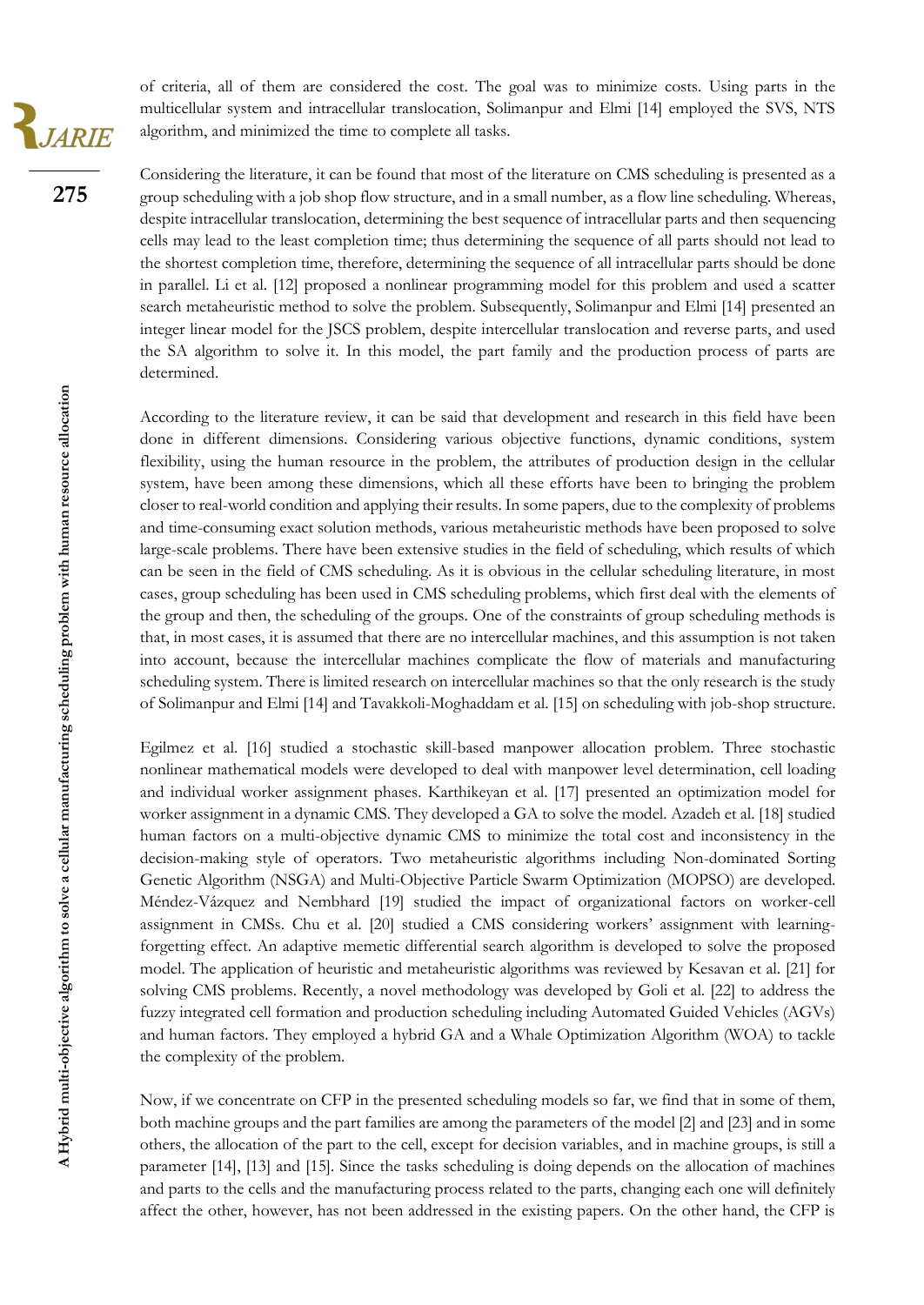developed with the presence of the worker, and human resources are an effective factor in the execution of tasks, which has also been ignored in CMS scheduling.

Heydari and Aazami [24] developed a job shop scheduling problem with sequence-dependent setup times to minimize the maximum tardiness and make span. As they considered two objectives, the εconstraint method is applied to solve the problem. Dehnavi-Arani et al. [25] developed an integrated scheduling problem and cell information in a CMS. They considered automated guided vehicles to make the flexibility in the handling system. Aghajani-Delavar et al. [26] developed a multi-objective vibrationdamping algorithm for solving a CMS considering human resource and tool allocation. They used three multi-objective algorithms including NSGA-II, MOPSO, and MOIWO to validate their proposed algorithm. Guo et al. [27] developed a new optimization model for a digital twin and flexible CMS. They considered the air conditioner production line as a case study.

Now, considering the gap in the literature, in the present study, we will pay attention to the CFP and cellular scheduling, simultaneously. A novel model presented where bottleneck machines and human resources are considered. Thus, cellular scheduling is done simultaneously along with cell formation, in the three-dimensional space of machine-part-human resource, with goals of minimizing the completion time of all tasks in the system and minimizing intercellular translocations related to bottlenecks machines and human resource. It should be noted that the scheduling is doing with a job-shop structure, there is a sequence in the operation of each part, the multi-skill of the workers and the ability to performing several different operations by each machine, has caused flexibility in the process of manufacturing parts.

# **3 | Problem Statement**

Due to the wide applications of cellular manufacturing, CMS scheduling has become important in the field of scheduling. Scheduling of parts and part families plays an effective role in the successful implementation of CMSs. According to the importance of flexibility in the manufacturing system, this feature has received less attention in most cellular manufacturing problems [28]. One of the flexibility levels is using machinery that can produce parts with different manufacturing processes, in which the manufacturing time of each operation is different in the process. In this case, depends on the type of flexibility in the cellular system, different manufacturing processes (by different machines) can be used to manufacture parts in each family, which is indicated as a "multiple process schedule". The "process schedule" of each part includes the machinery required in the operation sequence of that part. In CMS problems, if there is a "multiple process schedule", in most cases, the selection of the manufacturing process in the manufacturing cell formation stage is considered. In the next step, the parts' scheduling affects each other, and an integrally consider the process scheduling can lead to better use of manufacturing resources and improving scheduling goals, which have received less attention in the field of cellular systems.

Considering the sequence operation in the CFP provides more information for the designer. Sequence operation determines the order of processing parts and tasks in the manufacturing process. Regardless of the sequence operation in cell formation, it is possible to miscalculate intercellular and intracellular movements based on the cells in which a part is moved for processing. Another key point in the CMS is human resources. In real life, grouping machines and parts not only can make the system more efficient, but the allocation of human resources also plays a key role in optimizing production resources. Since human resource plays an important role in doing tasks on machines, allocating them to machines is an important factor to full efficiency of the cellular system, and ignoring them significantly reduces the benefits of cellular manufacturing. Some previous research has addressed this issue [29]. In order to increase production flexibility, a unique manufacturing system requires multi-skilled workers. To this end, a multi-skilled workforce has been used, as it has a significant impact on the success of cellular manufacturing.

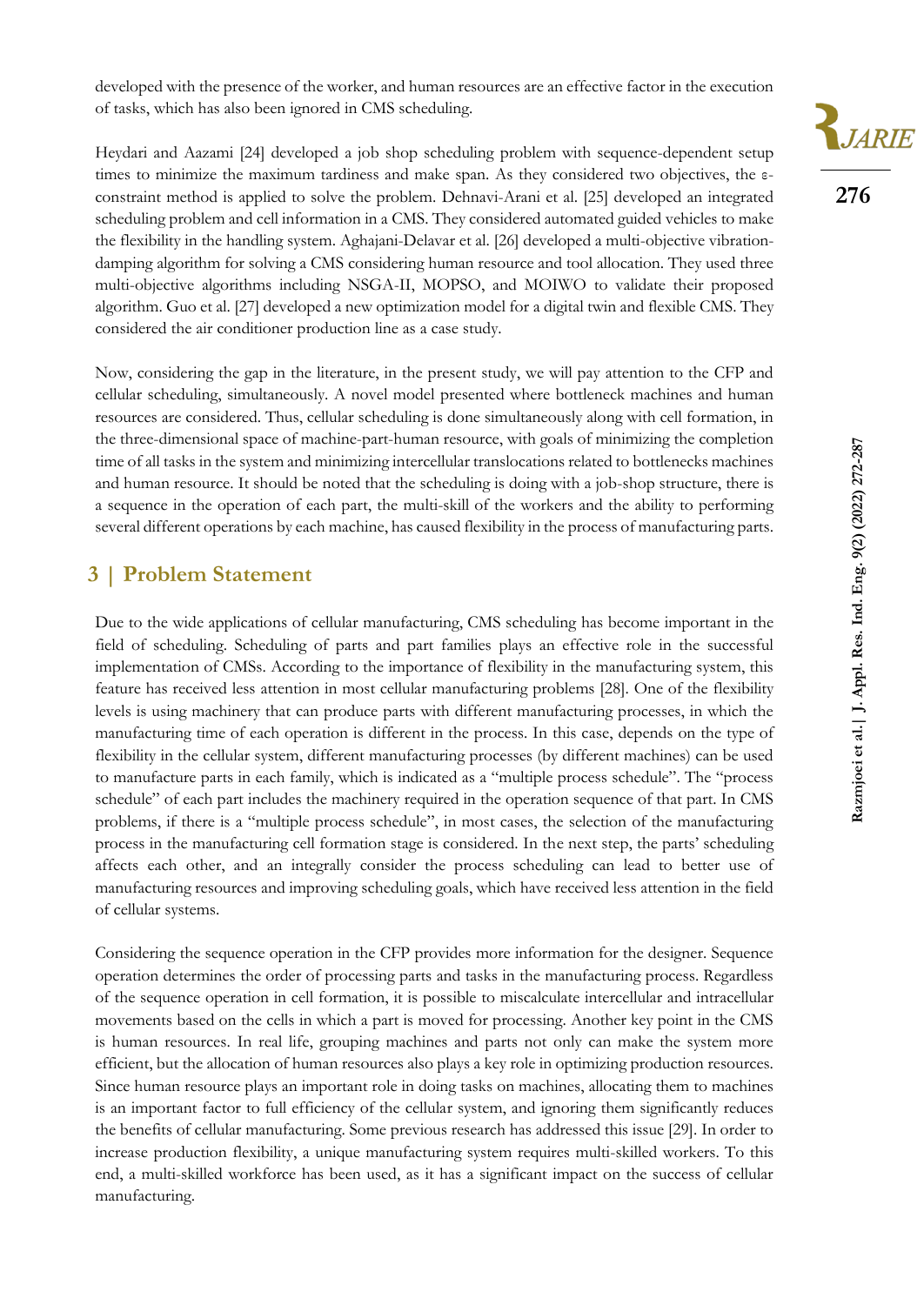The CMS scheduling problem is NP-Hard [4], and one of the most difficult and important hybrid optimization problems. Due to the inherent complexity of hybrid optimization problems, and in particular the problem of CMS scheduling, the use of heuristic methods to solve such problems has led to effective improvements in produce acceptable solutions. By increasing the dimensions of the problem, the traditional methods of determining the optimal solution will be practically inefficient due to the timeconsuming calculations.

This study introduces a mathematical model for scheduling tasks on machines in the three-dimensional space of machine-part-human resources. In the proposed model, there are machine flexibility and human resource. That is, each machine is capable of performing several different operations, and each worker has the skill of working with multiple machines. Moreover, the sequence operations for each part are considered in this model. It should be noted that in the proposed model, unlike most cellular scheduling models, instead of sequencing parts within each family, and sequencing cells in both steps, only the sequence of tasks on each machine is specified, which includes two mentioned sequences.

## **3.1 | Assumptions**

- I. The time of each operation of a part on different machines is specific and constant.
- II. The number of machines is specified and constant.
- III. The number of cells in the CMS is specified.
- IV. All machines are available for processing at the moment of zero.
- V. The machine's efficiency is 100%.
- VI. There will be no failure time for machines.

### **3.2 | Notations**

The main components of the proposed model are given by *Tables 1* to *3*.

#### **Table 1. Definitions of indices.**

| <b>Notations</b> | <b>Definitions</b>                           |
|------------------|----------------------------------------------|
| C                | Number of cells $(c = 1, 2, \ldots, C)$ .    |
| р                | Number of parts ( $p = 1, 2, \ldots, P$ ).   |
| k                | Number of machines $(k = 1, 2, \ldots, K)$ . |
| W                | Number of workers ( $w = 1, 2, \ldots, W$ ). |
| f                | Part families ( $f = 1, 2, \ldots, F$ ).     |
| Ŀ                | The operation number of part i.              |

#### **Table 2. Definitions of parameters.**

| <b>Notations</b> | <b>Definitions</b>                                                                   |
|------------------|--------------------------------------------------------------------------------------|
| $t_{ij}$         | The processing time of the operator j on part I.                                     |
| $S_{\text{fk}}$  | Setup time of machine k for processing the part family f.                            |
| M                | A large positive real number.                                                        |
| $a_{ijk}$        | If operator j on part i requires machine k, it takes 1; otherwise it takes 0.        |
| $b_{fi}$         | If part i belongs to part family f, it takes 1; otherwise it takes 0.                |
| $d_{ikw}$        | If part i is processed on machine k with worker w, it takes 1; otherwise it takes 0. |
| $c_{fk}$         | If machine k belongs to the part family f, it takes 1; otherwise it takes 0.         |

JARIE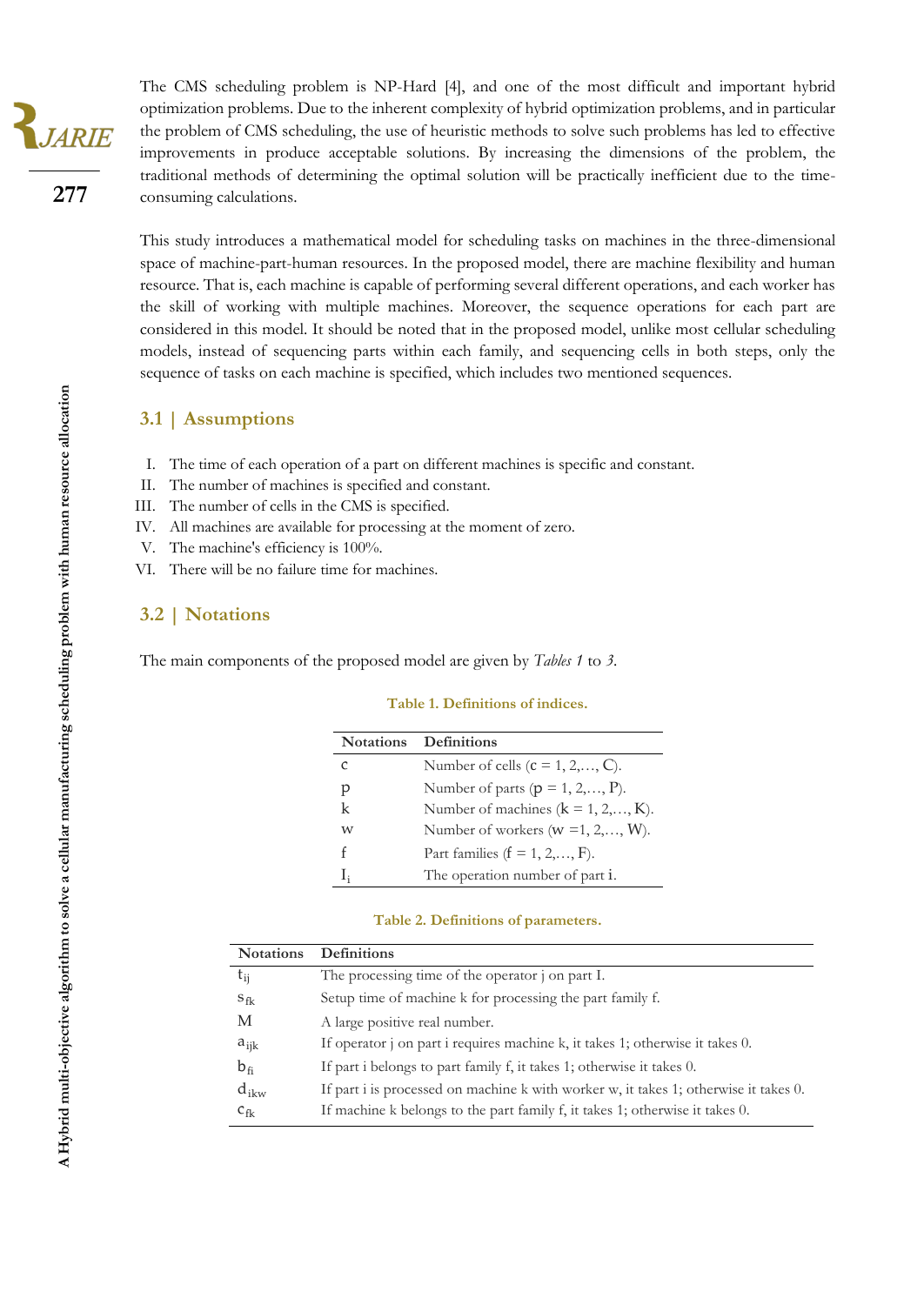#### **Table 3. Definitions of variables.**

| <b>Notations</b> | <b>Definitions</b>                                                     |
|------------------|------------------------------------------------------------------------|
| $B_{fk}$         | Start time of part family f on machine k.                              |
| $B_{fkw}$        | Start time to part family f on machine k by worker w.                  |
| $D_{\text{fk}}$  | End time of part family f on machine k.                                |
| $cp_{ii}$        | End time of operator j on part i.                                      |
| RM <sub>W</sub>  | Available time of worker w.                                            |
| $Q_{\text{ff}}$  | Binary variable to detect a partial sequence of part families f and f. |
| $Z_{ii}$         | Binary variable to detect a partial sequence of parts i and i'.        |
| $S_{cn}$         | Setup time of machine n in cell c.                                     |

### **3.3 | Proposed Mathematical Model**

In this model, the following two objectives have been examined. The first objective  $(F_1)$   $(Eq. (1))$  is to minimize the completion time of all tasks in the system. The second objective  $(F_2)$   $(E_4, (2))$  is to minimize the number of intercellular translocation related to machine bottlenecks and human resources. In fact, this model deals with integrated cellular scheduling to achieve both effective objectives simultaneously.

minimize 
$$
(F_1) = C_{\text{max}}
$$
.  
\nminimize  $(F_2) = \sum_{k=1}^{W} \text{interv.} + \sum_{k=1}^{W} \text{interk}$ . (2)

minimize 
$$
(F_2) = \sum_{i=1}
$$
interw<sub>i</sub> +  $\sum_{j=1}$ interk<sub>j</sub>. (2)

The following are the constraints of the problem:

W

$$
\sum_{w=1}^{N} d_{ikw} = 1, \qquad \left(k \in \{1, 2, ..., K\}, i \in \{1, 2, ..., p\}\right)
$$
 (3)

*Constraint (3)* indicates that any work can be processed on one machine and by one worker.

 $B_{fk} + M \times (1 - c_{fk}) \ge s_{fk}$ ,  $(f \in \{1, 2, ..., F\}, k \in \{1, 2, ..., K\}).$  (4)  $B_{f/k} + M \times (1 - (c_{fk} \times c_{f/k}) + Q_{ff}) \ge s_{f'k} + D_{fk},$  f, f  $\prime \in \{1, 2, ..., F\}$  | f = f  $\prime$ , k  $\in$  $\{1,2,\ldots,K\}$ ). (5)  $B_{fk} + M \times (2 - (c_{fk} \times c_{frk}) - Q_{ff'}) \ge s_{fk} + D_{f'k'}$  (f, f  $\prime \in \{1, 2, ..., F\}$  | f = f  $\prime$ , k  $\in$  $\{1,2,\ldots,K\}$ ). (6)

*Constraints (4), (5)* and *(6)* ensure that the processing time on each machine is equal or greater than the completion time of the previous part family on that machine.

 $B_{fkw} + M \times (1 - c_{fk}) \ge RM_W$ ,  $(f \in \{1, 2, ..., F\}, k \in \{1, 2, ..., K\}, w \in \{1, 2, ..., W\}).$  (7)

According to *Constraint (7)* at the time of processing of the part, the worker related to that machine is available.

$$
p_{ij} - t_{ij} + M \times (1 - (b_{fi} \times a_{ijk})) \ge B_{fk}, (f \in \{1, 2, ..., F\}, k \in \{1, 2, ..., K\}, i \in \{1, 2, ..., p\}, j \in \{1, 2, ..., I_i\}).
$$
\n(8)

*Constraint (8)* indicates that the processing of each part on each machine is scheduled after the start time of the related part family.

$$
cp_{ij} - t_{ij} + M \times (1 - (a_{ijk} \times a_{i j-1 k'})) \ge cp_{i,j-1},
$$
  

$$
\left(k, k' \in \{1, 2, ..., K\} \middle| \begin{matrix} k \neq k', i \in \{1, 2, ..., p\}, \\ j \in \{1, 2, ..., I_i\} \end{matrix}\right).
$$

$$
(9)
$$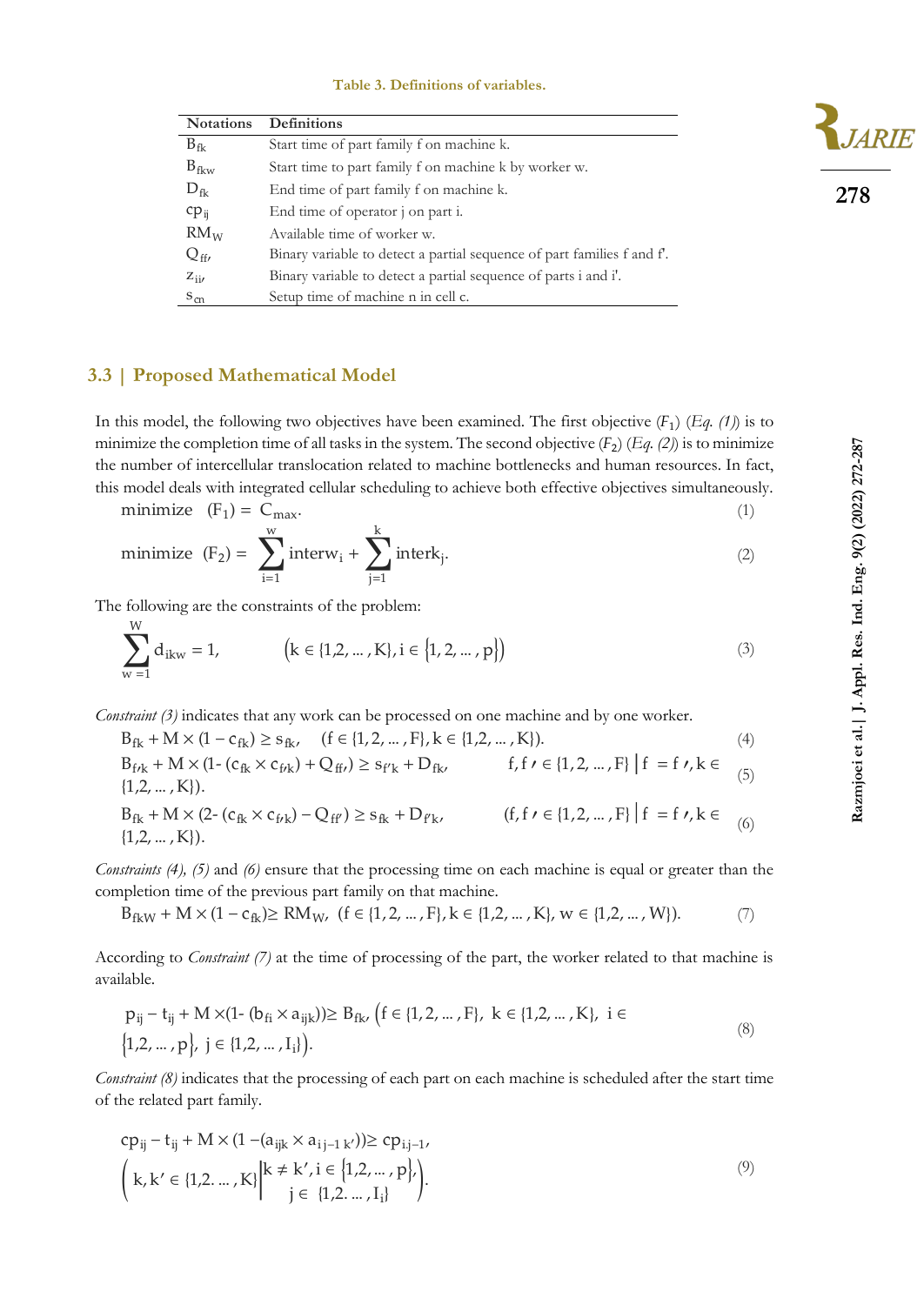

**279**

*Constraint (9)* indicates that each operation on each part will start after ending processing time on the previous part.

$$
cp_{ij} - t_{ij} + M \times (1-(a_{ijk} \times a_{i'j'k'} \times b_{fi} \times b_{fi'}) + z_{ii'}) \ge cp_{i'j'},
$$
  
(i, i' \in {1,2,..., p}|i \ne i', f \in {1,2,..., F}, j \in {1,2,..., I\_i}, j' \in {1,2,..., I\_{i'}}, k \in {1,2,..., K}. (10)

$$
cp_{i\dot{\eta}}, -t_{i\dot{\eta}}, + M \times (2-(a_{ijk} \times a_{i\dot{\eta}\kappa} \times b_{fi} \times b_{fi\prime}) - z_{ii\prime})) \ge cp_{ij},
$$
  
(i, i' \in {1,2,...,p}|i \neq i', f \in {1,2,...,F}, j \in {1,2,...,I\_i}, j' \in {1,2,...,I\_{i'}}, k \in {1,2,...,K}). (11)

*Constraints (10)* and (11) indicate the sequence operating of parts are processed on a machine. These constraints ensure that no two operations are processed on a machine simultaneously.

$$
D_{fk} + M \times (1 - (b_{fi} \times a_{ijk})) \ge cp_{ij}, (f \in \{1 \ 2 \ ... \ F\} \ k \in \{1 \ 2 \ ... \ K\}, i \in \{1 \ 2 \ ... \ p\}
$$
\n
$$
j \in \{1 \ 2, ... \ I_i\}),
$$
\n
$$
(12)
$$

*Constraint (12)* ensures that the processing of each part family on each machine is completed, if all operations of that part family are completed on that machine.

$$
c_{\max} \ge D_{fk} \quad (f \in \{1, 2, \dots, F\}, \qquad k \in \{1, 2, \dots, K\}).
$$
\n(13)

*Constraint (13)* defines makespan as the end time of all part families.

$$
c_{\text{max}} \ge 0. \tag{14}
$$

 $b_{fi}$ ,  $a_{ijk}$ ,  $d_{ikw}$ ,  $c_{fk} \in \{0,1\}$ ,  $\forall$  i, j, f, k. (15)

*Constraints (14)* and *(15)* are introduced as negative and binary variables, respectively.

# **4 | Proposed Solution Approach**

As mentioned, this study addresses the CFP and cellular scheduling. Reviewing previous studies shows that for each of these two problems, various algorithms have been proposed and implemented, and acceptable results have been obtained. These algorithms include GA, TS, and SA algorithms. Selecting GA and TS algorithm among them is due to some reasons, which are briefly mentioned: The presentation model is bi-objective, and applying the GA to multi-objective problems is simple and useful. Therefore, the GA was used. However, the nature of the problem did not allow us to use this algorithm alone, because the proposed algorithm had to focus on each solution to the CFP and also search the various solutions to the scheduling problem. The GA, on the other hand, was only responsive to a large-scale search and did not provide the necessary focus. To solve this problem, algorithms such as TS and SA had to be used. Therefore, a combination of GA and TS algorithm was used to solve the problem, in which its expected scatter is provided using the GA and the expected intensity, is provided by the TS algorithm. The performance of the multi-objective hybrid algorithm (MO-TS-GA) is expressed in the following execution steps:

**Step 1.** Initialization of machine to cell (CM) and worker to cell (CW) chromosomes.

**Step 2.** Definition of Tabu list to assign the machine and the worker to the cell.

**Step 3.** Repetition of the following steps until the stop condition is met.

**Sub-Step 3.1.** Addition of selected solutions to the tabu list.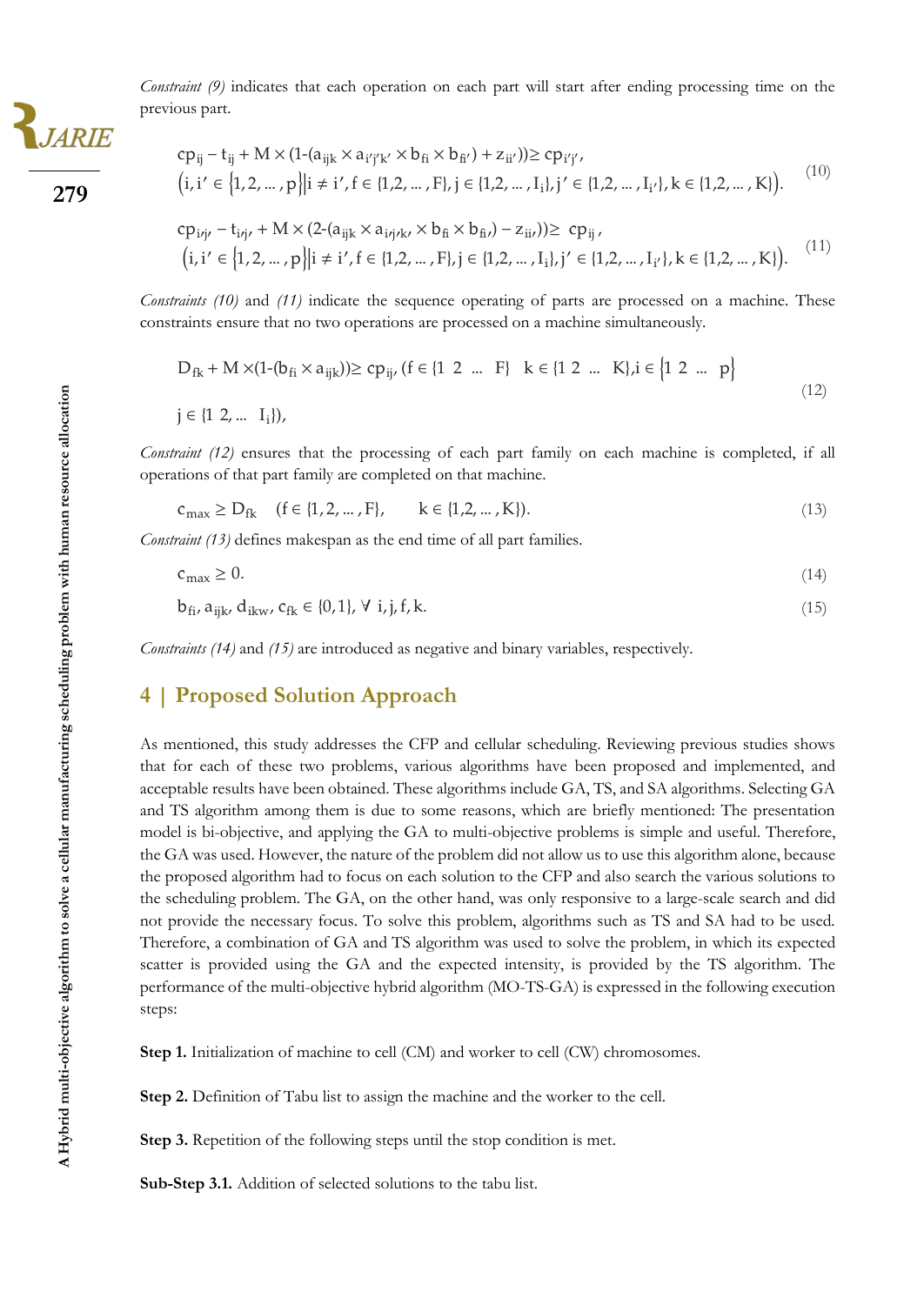**Sub-Step 3.2.** Formation of a population of solutions related to assigning parts operations, and scheduling them to machines and workers (Ind) according to the solutions of assigning machine to cell and worker to cell (CM, CW).

Sub-Sub-Step 3.2.1. Repetition of the following steps until the stop condition is met:

**Sub-Sub-Step 3.2.2.** Ranking the population members.

**Sub-Sub-Step 3.2.3.** Formation based on intersection space rankings.

**Sub-Sub-Step 3.2.4.** Formation of the offspring population using mutation and intersection functions.

**Sub-Sub-Step 3.2.4.** Calculation of the rank of the offspring population.

**Sub-Sub-Step 3.2.5.** Formation of the next generation.

**Sub-Step 3.3.** Updating the front solutions.

**Sub-Step 3.4.** Calculate the probability of updating the best solutions for assigning the machine to the cell and worker to the cell by comparing the best-obtained front and the resulting front of the current repetition.

**Sub-Step 3.5.** Updating the solutions based on the above possibility.

**Step 4.** Report of the best-obtained front.

According to the above pseudo-code, in the proposed algorithm, there is a multi-objective GA embedded in a TS algorithm, which changes the assignment of the machine and worker to the cell by the TS algorithm, and changes in the scheduling processing work through the GA. Finally, by calculating a simple probability, the solutions are related. The flowchart of the algorithm is shown in *Fig. 1*.

# **5 | Computational Results**

The studied problem in this research is computationally complex since the CFP belongs to the NP-Hard problems. The problem of CMS scheduling, considering computational complexity, is classified as an NP-Hard problem [4]. As mentioned before, this study addresses the CFP and CMS scheduling in the three-dimensional space of machine-part-human resources. Therefore, the complexity of the studied problem is obvious, and only the small-scale problems can be solved in a reasonable time using software such as LINGO.

It is impossible to solve large-scale problems because of the lots of time required to solve them, and also the required large memory by the computer. Therefore, in this chapter, a multi-objective hybrid algorithm based on GA and TS algorithms is suggested according to the proposed model, and the computational results are presented at the end.

# **5.1 | Developing a Sample Problem**

In this part, to examine the validity of the proposed model, a sample problem is provided, and then, will be solved using the Global solution approach in LINGO software. This example includes 2 cells, 2 workers, 2 machines, and 2 parts with a maximum of 2 operations. *Table 4* shows the ability of each worker to work with machines. For example, worker 1 can work on machines 1 and 2. *Table 5* shows the processing time of operations on the machines. The least number of machines and workers assigned to each cell is 1.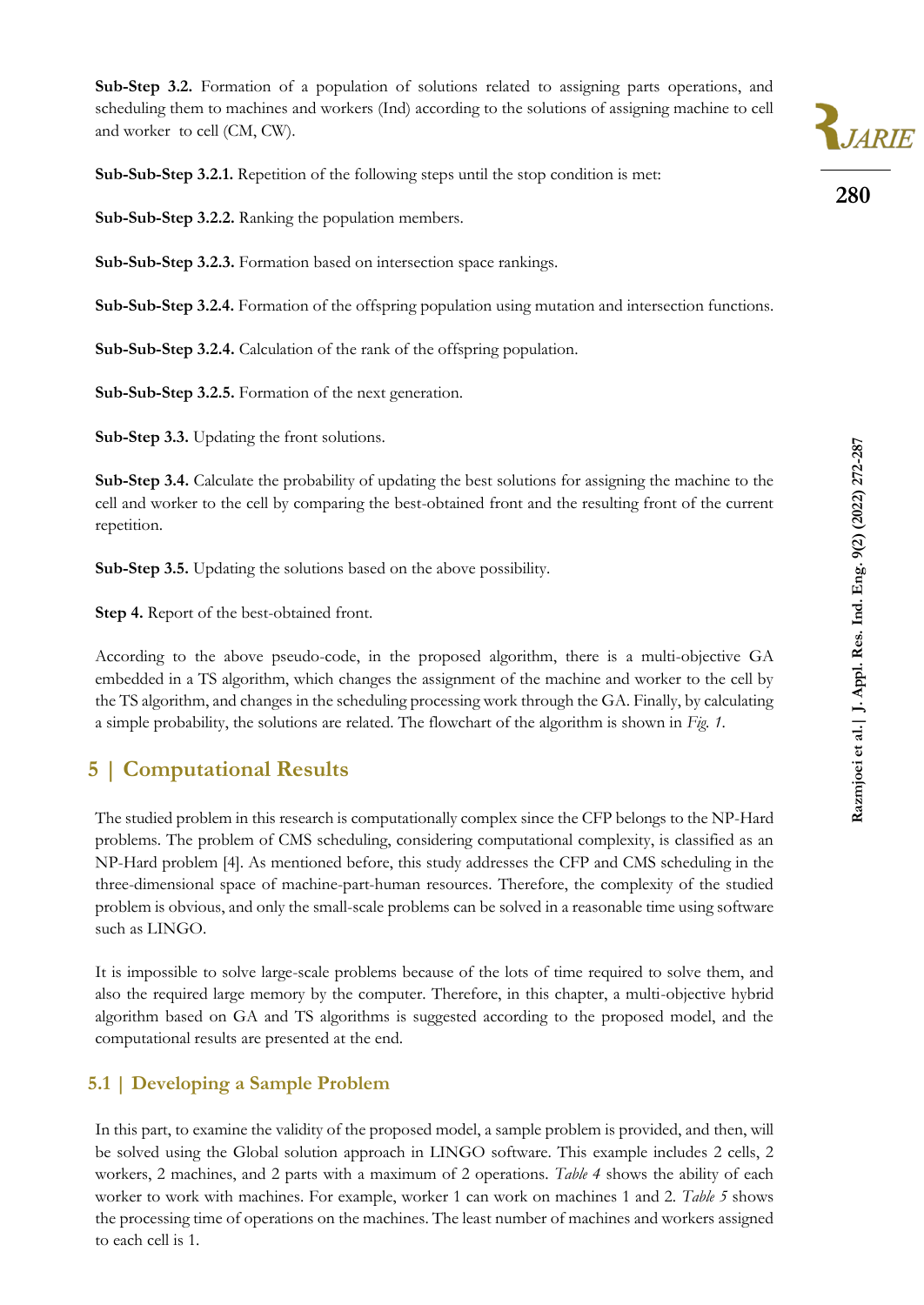

**Fig. 1. Flowchart of MO -TS -GA hybrid algorithm.**

|  |  | Table 4. Input information of machine-worker. |  |  |
|--|--|-----------------------------------------------|--|--|
|--|--|-----------------------------------------------|--|--|

|                | $W_1$ | $W_2$ |
|----------------|-------|-------|
| m <sub>1</sub> |       |       |
| m <sub>2</sub> |       |       |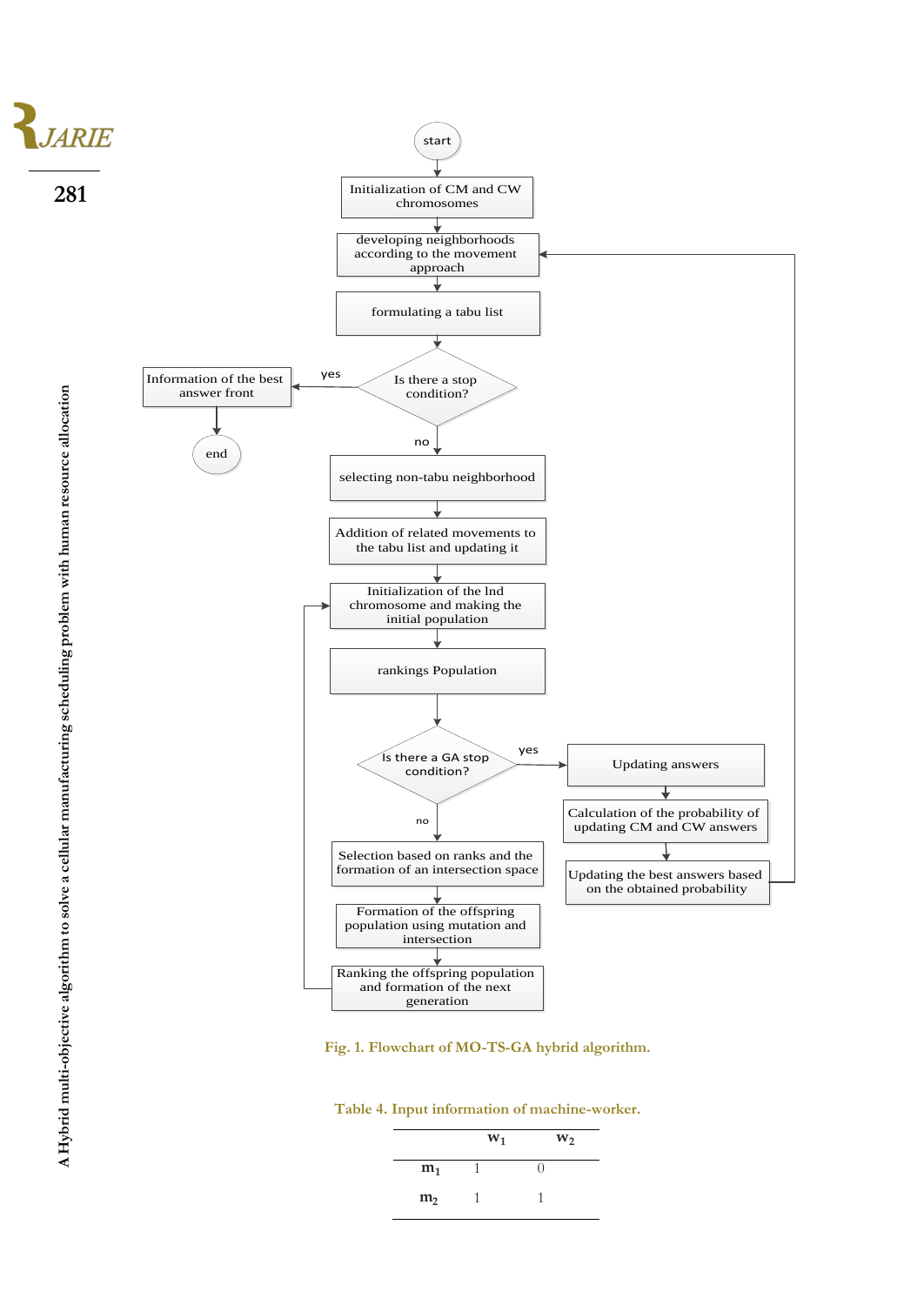**Table 5. Processing times of parts operations (seconds).**

|                | $m_1$ | m <sub>2</sub> |
|----------------|-------|----------------|
| $p_1$          |       | 5              |
| p <sub>2</sub> |       | 3              |



# **5.2 | Exact Solution of the Sample Problem**

Since LINGO cannot solve bi-objective models, the Min-Max method was used to solve the example. In other words, the model was solved for each of the objectives and using the optimal solutions and the Max-Min method the optimal solution was obtained simultaneously for two objectives. The resulting values are given in *Table 6*. The resulting allocations are also shown in *Table 7*. The network graph of the problem is shown in *Fig. 2* to show the system scheduling. In *Fig. 2*, for each machine, the worker who performs the operation of the part related to that machine, and the time to complete the processing of that operation, are listed. Machine 2, for example, has completed the first operation on part 1, by worker 1, in 5 seconds.

**Table 6. Output information of objective functions.**

| Total intercellular translocations = $f_2$ |     |
|--------------------------------------------|-----|
| Maximum time to complete all tasks $= f_1$ |     |
| Run time (seconds)                         | 656 |

### **Table 7. Output information of assigning part, machine, and worker to cells.**

|                                           |       | Part Assigned to Machines in Workers Assigned to |  |  |  |
|-------------------------------------------|-------|--------------------------------------------------|--|--|--|
| Cell 1 Cell 2 Cell 1 Cell 2 Cell 1 Cell 2 |       |                                                  |  |  |  |
| $1 \t 2$                                  | 2 1 2 |                                                  |  |  |  |

|             | Cell 1            | Cell <sub>2</sub> |               |
|-------------|-------------------|-------------------|---------------|
| $m_{\rm 2}$ | $\sqrt{5}, w_1$   | $m_{1}$           | О<br>$4, w_2$ |
| $m_{\rm 1}$ | $\circ_{12, w_1}$ |                   |               |

**Fig. 2. Network graph problem.**

According to the sample, as expected, the cell formation method and the selection of the parts manufacturing process, and the completion time of all system tasks influenced each other, and by presenting and solving the proposed model, we were able to minimize both objectives to some extent. Another noteworthy point is the time to solve the model by LINGO. By adding just one part with two operations to the sample, after a few hours, LINGO was still unable to solve the problem, which indicates the high complexity of the problem and proves the need to use a metaheuristic algorithm.

### **5.3 | Computational Results of MO-TS-GA Hybrid Algorithm**

Since metaheuristic algorithms are stochastic in nature, using a set of parameters in different problems generally leads to different solutions. Accordingly, setting the parameters of the algorithm to solve a specific problem is of particular importance. Extensive experiments were performed to select the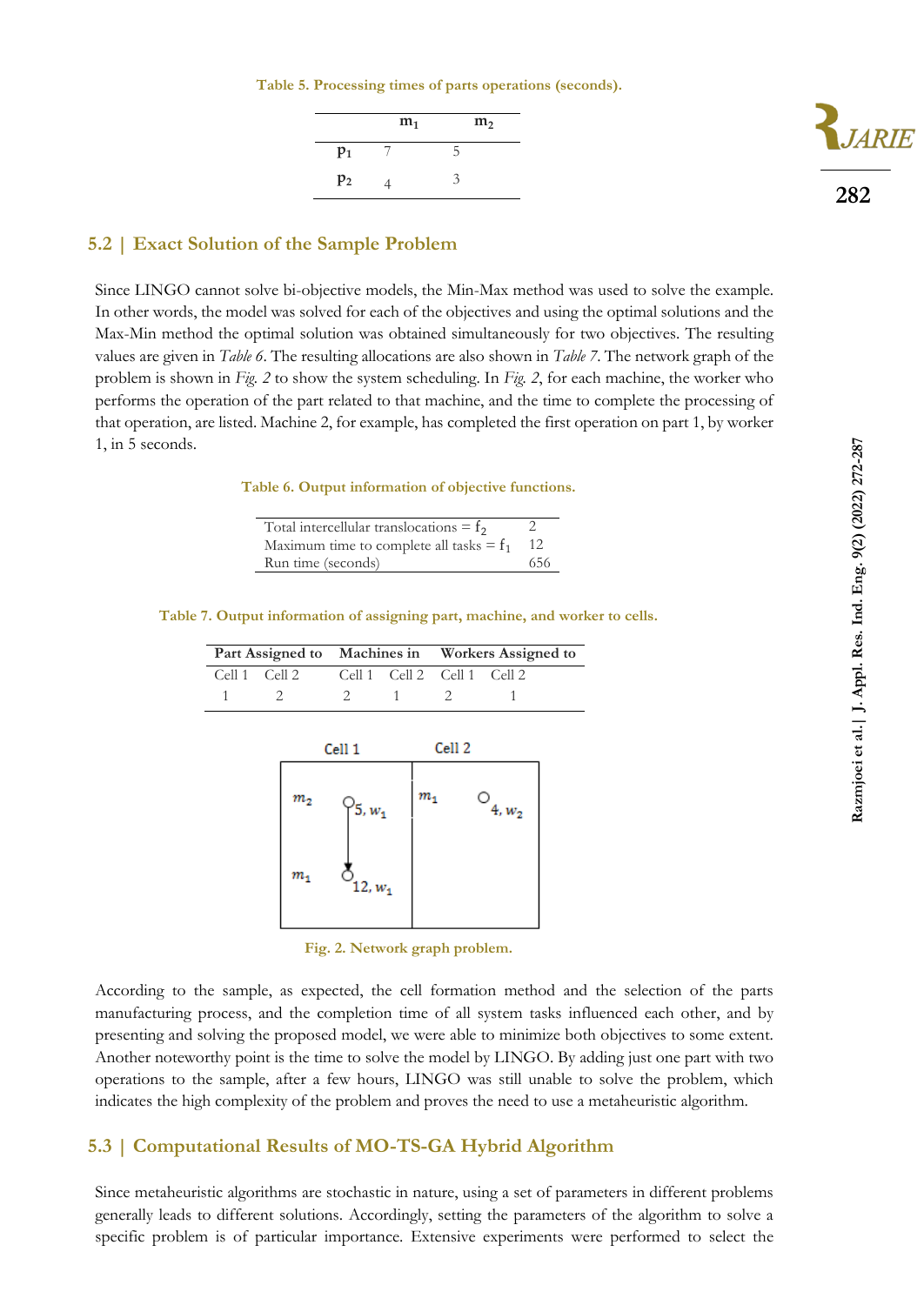appropriate values for the parameters of GA and TS algorithm. To judge the selection of proper parameters from a set of values, two criteria were considered: Pareto optimal solutions and computer processing time. These two criteria are in conflict. For example, increasing the number of populations in the GA or increasing the iterations in the TS algorithm leads to a better solution, which increases the execution time of the algorithm, especially for large-scale problems.

Based on the stochastic nature of these algorithms, the setting parameter is, in fact, a stochastic multiobjective problem. The following method was used considering the complexity of the stochastic multiobjective parameter setting problem of this research. In order to limit the search space, some candidate values were selected for each parameter. A list of parameters and their levels is summarized in *Table 8*.

| Parameters | <b>Values</b>    |
|------------|------------------|
| Psize      | 15,23,35         |
| OffsSize   | 40,50,70         |
| $P_c$      | 0.85, 0.9, 0.95  |
| $P_{m}$    | 0.01, 0.05, 0.09 |
| GAItr      | 10,30,50         |
| TSItr      | 10,15,30         |
|            |                  |

**Table 8. List of MO-TS-GA parameters and their values.**

According to *Table 8*, several combinations of parametric values were selected for the proposed algorithm. Based on the stochastic behavior of metaheuristic algorithms, each problem needed to be solved several times.

Therefore, two examples of test problems were considered: (The largest-scale problem with 15 machines, 7 workers, 30 parts with 3 operations and 3 cells; the smallest - scale problem, with 2 machines, 2 workers, 2 parts and 2 operations for each part and 2 cells). The algorithm was run 10 times for each set of parameters. According to these results, the best parameters were selected. For example, the results of 10 combinations of the compounds on the smallest-scale problem are given in *Table 9*.

After selecting the best algorithm, several other tests were performed, including the selection of two superior parameter sets, and considering another test problem involving 5 machines, 2 workers, and 18 parts and 2 operations for each part and 2 cells. Finally, more effective parameters than the others were selected and used to perform the examples.

After setting the parameters, we implemented the proposed algorithm for large-scale problems. Since the proposed MO-TS-GA approach is stochastic in nature, each sample problem is solved 30 times for smallscale problems with small and medium dimensions, 10 times for large-scale problems, and then the minimum, maximum and mean values are reported for objective function and runtime.

| Row            | Time (seconds) | Pareto Optimal Solutions Psize OffsSize |    |    | $P_c$ | $P_m$ | GA.Itr | TS.Itr |
|----------------|----------------|-----------------------------------------|----|----|-------|-------|--------|--------|
| 1              | 3.097          | 5                                       | 15 | 40 | 0.85  | 0.01  | 10     | 10     |
| 2              | 4.14           | 8                                       | 15 | 50 | 0.85  | 0.05  | 10     | 15     |
| 3              | 6.50           | 12                                      | 25 | 50 | 0.9   | 0.09  | 30     | 30     |
| $\overline{4}$ | 12.77          | 15                                      | 25 | 70 | 0.95  | 0.09  | 50     | 15     |
| 5              | 5.94           | 6                                       | 35 | 40 | 0.85  | 0.09  | 30     | 10     |
| 6              | 7.61           | 10                                      | 25 | 50 | 0.95  | 0.05  | 30     | 15     |
|                | 7.23           | 9                                       | 35 | 70 | 0.95  | 0.01  | 50     | 10     |
| 8              | 4.57           | 7                                       | 15 | 40 | 0.95  | 0.01  | 10     | 10     |
| $\overline{O}$ | 15.10          | 13                                      | 35 | 70 | 0.95  | 0.09  | 50     | 30     |
| 10             | 5.15           |                                         | 25 | 50 | 0.9   | 0.05  | 30     | 15     |

**Table 9. The effect of parameter values on algorithm efficiency measures**.

**283**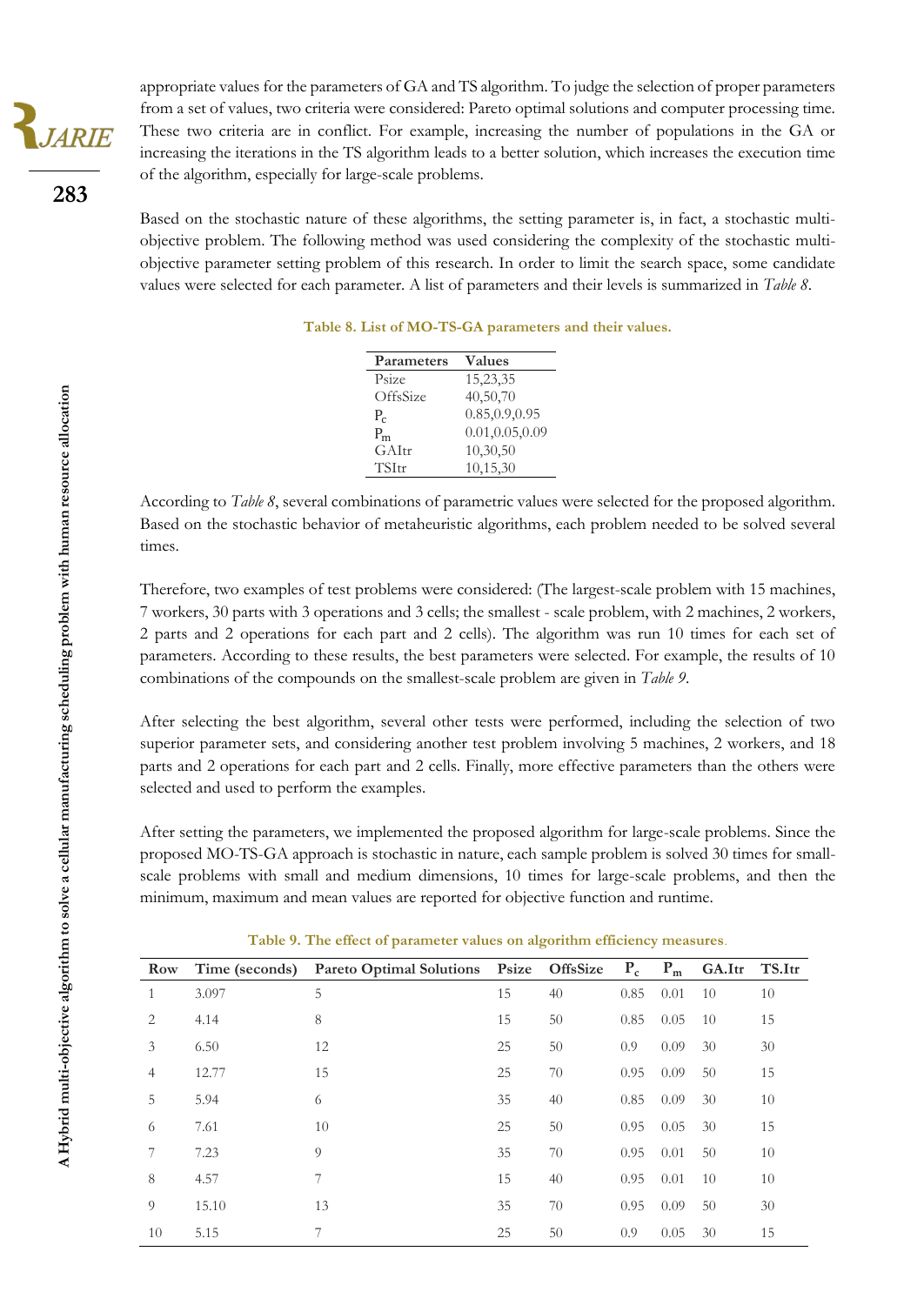The attribution of the GA part, according to the parameter setting, is as follows.

- I. The population size (popsize) is considered 25 for the large-scale problem, and 15 for the rest.
- **II.** Initialization of machine. The offspring size (offsSize) is considered 50 for the large-scale problem, and 40 for the rest.
- III. The number of genetics is considered 30 for the large-scale problem, and 10 for the rest.
- IV. The mutation and the intersection operator rates are considered 0.05 and 0.95, respectively.
- V. Moreover, the attribution of the TS algorithm part is as follows:
- VI. The number of iteration in the TS is considered 15 for the large-scale problem, and 10 for the rest.
- VII. General attribution also includes:
- VIII. The processing time of the operation of each part is correct in small-scale problem and is randomly generated from [1-10].
- IX. In medium and large-scale problems, stochastic number processing times are selected from [0-1].

According to the explanations, the numerical results obtained from the algorithm are described in *Table 10*.

|                                                                                                                                                                                                                                                                                                                                                                                                                                                                                                                                                                                                        |                   |                                |                                         |                                    |                                 |                                           |         | Table 10. Results of MO-TS-GA algorithm.                                                                                                                                                                                                                                                                 |         |           |        |                                                                    |                  |           |                             |
|--------------------------------------------------------------------------------------------------------------------------------------------------------------------------------------------------------------------------------------------------------------------------------------------------------------------------------------------------------------------------------------------------------------------------------------------------------------------------------------------------------------------------------------------------------------------------------------------------------|-------------------|--------------------------------|-----------------------------------------|------------------------------------|---------------------------------|-------------------------------------------|---------|----------------------------------------------------------------------------------------------------------------------------------------------------------------------------------------------------------------------------------------------------------------------------------------------------------|---------|-----------|--------|--------------------------------------------------------------------|------------------|-----------|-----------------------------|
| Problem Size                                                                                                                                                                                                                                                                                                                                                                                                                                                                                                                                                                                           |                   |                                |                                         |                                    | Run Time (seconds)              |                                           |         | The First Objective<br>Function<br>(Completion Time)                                                                                                                                                                                                                                                     |         |           |        | <b>Second Objective</b><br><b>Function</b> (Total<br>Displacement) |                  |           |                             |
| Problem number                                                                                                                                                                                                                                                                                                                                                                                                                                                                                                                                                                                         | Number of cells   | Number of workers              | Number of machines                      | number of parts                    | Maximum number of<br>operations | Number of performances                    | Minimum | Mean                                                                                                                                                                                                                                                                                                     | Maximum | Minimum   | Mean   | Maximum                                                            | Minimum          | Mean      | Maximum                     |
| $\,1\,$                                                                                                                                                                                                                                                                                                                                                                                                                                                                                                                                                                                                | $\overline{c}$    | $\overline{c}$                 | $\sqrt{2}$                              | $\sqrt{2}$                         | $\sqrt{2}$                      | $\overline{\mathbf{3}}$<br>$\overline{0}$ | 3.11    | 3.8                                                                                                                                                                                                                                                                                                      | 5.53    | $\,$ $\,$ | 13.36  | 20                                                                 | $\boldsymbol{0}$ | 0.74      | $\ensuremath{\mathfrak{Z}}$ |
| $\overline{c}$                                                                                                                                                                                                                                                                                                                                                                                                                                                                                                                                                                                         | $\overline{2}$    | 2                              | 5                                       | 7                                  | $\mathbf{2}$                    | $\mathfrak{Z}$<br>$\overline{0}$          | 44.84   | 106.7                                                                                                                                                                                                                                                                                                    | 258.71  | 160       | 283.2  | 355                                                                | $\overline{0}$   | 0.53      | $\overline{4}$              |
| 3                                                                                                                                                                                                                                                                                                                                                                                                                                                                                                                                                                                                      | $\overline{2}$    | 2                              | 5                                       | $\mathbf{1}$<br>8                  | $\overline{c}$                  | $\mathbf{1}$<br>$\overline{0}$            | 185.8   | 227.5                                                                                                                                                                                                                                                                                                    | 546.9   | 325.1     | 407.58 | 772                                                                | $\overline{0}$   | 3.77      | 12                          |
| 4                                                                                                                                                                                                                                                                                                                                                                                                                                                                                                                                                                                                      | 5                 | 9                              | 2<br>$\overline{0}$                     | $\overline{c}$<br>$\boldsymbol{0}$ | 3                               | $\mathbf{1}$<br>$\overline{0}$            | 740.59  | 834.3                                                                                                                                                                                                                                                                                                    | 1296.32 | 492.9     | 638.12 | 740.6                                                              | $\boldsymbol{0}$ | 17.7<br>2 | 44                          |
| 5                                                                                                                                                                                                                                                                                                                                                                                                                                                                                                                                                                                                      | 3                 | 7                              | 1<br>5                                  | 3<br>$\boldsymbol{0}$              | 3                               | $\mathbf{1}$<br>$\overline{0}$            | 885.88  | 974.9                                                                                                                                                                                                                                                                                                    | 2182.96 | 463.55    | 683.74 | 885.9                                                              | $\theta$         | 21.8<br>3 | 52                          |
| 6                                                                                                                                                                                                                                                                                                                                                                                                                                                                                                                                                                                                      | $\overline{4}$    | 9                              | $\overline{c}$<br>$\theta$              | $\mathfrak{Z}$<br>5                | $\mathfrak{Z}$                  | 1<br>$\overline{0}$                       | 722.48  | 1021.4                                                                                                                                                                                                                                                                                                   | 3328.6  | 738.51    | 859.97 | 961.4                                                              | $\overline{0}$   | 33.2<br>6 | 76                          |
| 7                                                                                                                                                                                                                                                                                                                                                                                                                                                                                                                                                                                                      | 7                 | 1<br>$\mathbf{1}$              | $\mathbf{2}$<br>$\overline{4}$          | $\overline{4}$<br>$\theta$         | $\overline{4}$                  | $\mathbf{1}$<br>$\overline{0}$            | 1317    | 1485.12                                                                                                                                                                                                                                                                                                  | 5127.81 | 793.8     | 963.41 | 1317                                                               | $\boldsymbol{0}$ | 54.9<br>8 | 97                          |
| 8                                                                                                                                                                                                                                                                                                                                                                                                                                                                                                                                                                                                      | $\mathfrak{Z}$    | $\mathbf{1}$<br>$\overline{4}$ | $\ensuremath{\mathfrak{Z}}$<br>$\theta$ | $\overline{4}$<br>1                | $\overline{4}$                  | $\mathbf{1}$<br>$\overline{0}$            | 3595    | 5247.1                                                                                                                                                                                                                                                                                                   | 7292.11 | 1317.6    | 16.33  | 2354                                                               | $\theta$         | 58.1      | 124                         |
| According to the results obtained from the proposed algorithm, it is demonstrated that our algorithm<br>can yield high-quality solutions within reasonable run times. In fact, the best-found solutions were<br>provided by the algorithm for each problem instance in terms of completion time, total displacement<br>and run time. To this end, it is suggested to managers as a useful tool to tackle the complexity of the<br>problem in manufacturing systems. Moreover, the proposed algorithm has sufficient flexibility in order<br>to incorporate further assumptions related to the problem. |                   |                                |                                         |                                    |                                 |                                           |         |                                                                                                                                                                                                                                                                                                          |         |           |        |                                                                    |                  |           |                             |
| 6                                                                                                                                                                                                                                                                                                                                                                                                                                                                                                                                                                                                      | <b>Conclusion</b> |                                |                                         |                                    |                                 |                                           |         |                                                                                                                                                                                                                                                                                                          |         |           |        |                                                                    |                  |           |                             |
|                                                                                                                                                                                                                                                                                                                                                                                                                                                                                                                                                                                                        |                   |                                |                                         |                                    |                                 |                                           |         | The present research has proposed a comprehensive model to design a CMS. The proposed model,<br>considering two of the most important objectives of each cellular manufacturing unit, that is,<br>intercellular translocation, and the maximum completion time of all tasks, and considering limitations |         |           |        |                                                                    |                  |           |                             |

# **6 | Conclusion**

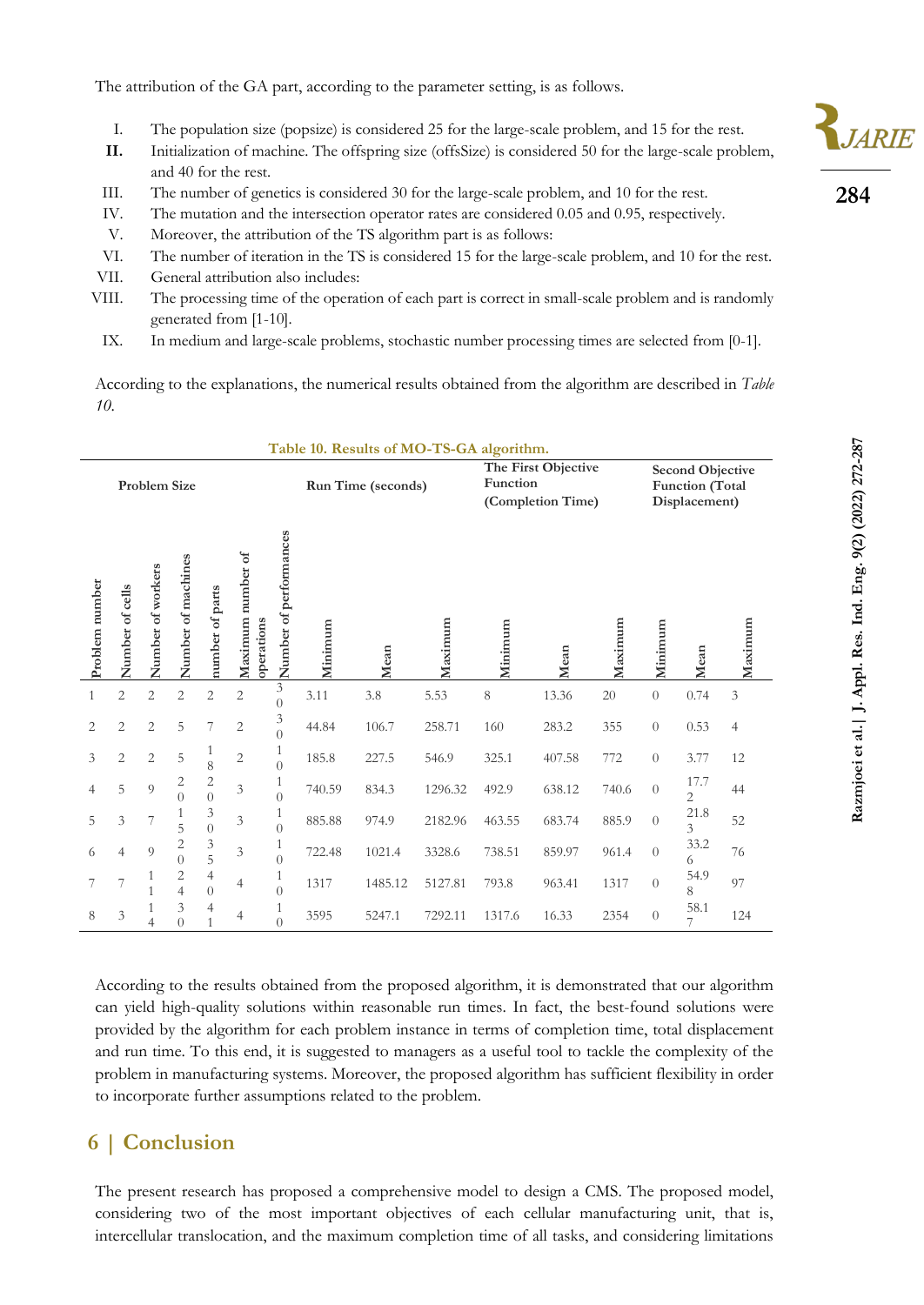such as the ability of workers to perform operations related to each part on each machine, and the time required to perform it, determines which operation of which part, should be performed on which machine, and by which worker, it also schedules tasks in a way that minimizes the maximum time of completing all task. In other words, this research integrally addresses the problem of CMS scheduling, and the fundamental and determining time limitations, in addition to other limitations, are considered in the CMS. The bottleneck machine, human resources, the sequence operation manufacture parts, and the flexibility in the manufacturing process of parts, have distinguished this research from previous research works and bring its situations closer to the real world.

This is clearly a very complex problem and it is not possible to solve it using traditional and precise methods particularly in medium and large sizes. Therefore, the present study designed a new hybrid multi-objective metaheuristic method based on GA and TS algorithm (MO-TS-GA) to solve this problem. The result of its implementation, both in terms of the quality of the solutions and in terms of the time of solving, was optimal in comparison with the solutions obtained from LINGO software.

After reviewing the research limitations, the following suggestions are made for future work. Extending the design model, and scheduling manufactured cells in a dynamic multi-criteria environment; developing a model to design and schedule manufactured cells in a multi-criteria environment by depending on the intercellular translocation of bottlenecks machines and workers, on the interval between them; and also, the developing a model to design and schedule manufactured cells employing more than one machine from each type of machine, as well as more than one worker from each type of worker having several human resources with the same skill. Moreover, other solution approaches like other metaheuristic algorithms can be applied [30]-[32]. Other multi-objective approaches such as goal programming can be used to solve the problem [33]-[34]. Finally, the effects of uncertainty can be studied in the problem through robust optimization [33], [35] and [37], fuzzy programming [36] and [38], stochastic optimal control [39], or grey systems [40].

### **References**

- Tirkolaee, E. B., Goli, A., & Weber, G. W. (2020). Fuzzy mathematical programming and self-adaptive artificial fish swarm algorithm for just-in-time energy-aware flow shop scheduling problem with outsourcing option. *IEEE transactions on fuzzy systems*, *28*(11), 2772-2783.
- Barzinpour, F., & Zagardi, S. H. (2005). Presenting an SA method to scheduling in cellular manufacturing system considering multi-product process *4 th international industrial engineering conference*. Tehran. (**In Persian**)[. https://civilica.com/doc/17541/](https://civilica.com/doc/17541/)
- Logendran, R., Salmasi, N., & Sriskandarajah, C. (2006). Two-machine group scheduling problems in discrete parts manufacturing with sequence-dependent setups. *Computers & operations research*, *33*(1), 158-180.
- [4] Schaller, J. (2000). A comparison of heuristics for family and job scheduling in a flow-line manufacturing cell. *International journal of production research*, *38*(2), 287-308.
- Gupta, J. N., & Schaller, J. E. (2006). Minimizing flow time in a flow-line manufacturing cell with family  $[5]$ setup times. *Journal of the operational research society*, *57*(2), 163-176.
- Hendizadeh, S. H., Faramarzi, H., Mansouri, S. A., Gupta, J. N., & ElMekkawy, T. Y. (2008). Meta- $[6]$ heuristics for scheduling a flowline manufacturing cell with sequence dependent family setup times. *International journal of production economics*, *111*(2), 593-605.
- Zandieh, M., Dorri, B., & Khamseh, A. R. (2009). Robust metaheuristics for group scheduling with sequence-dependent setup times in hybrid flexible flow shops. *The international journal of advanced manufacturing technology*, *43*(7), 767-778.
- Salmasi, N., Logendran, R., & Skandari, M. R. (2010). Total flow time minimization in a flowshop sequence-dependent group scheduling problem. *Computers & operations research*, *37*(1), 199-212.
- [9] Solimanpur, M., Vrat, P., & Shankar, R. (2004). A heuristic to minimize makespan of cell scheduling problem. *International journal of production economics*, *88*(3), 231-241.

**285**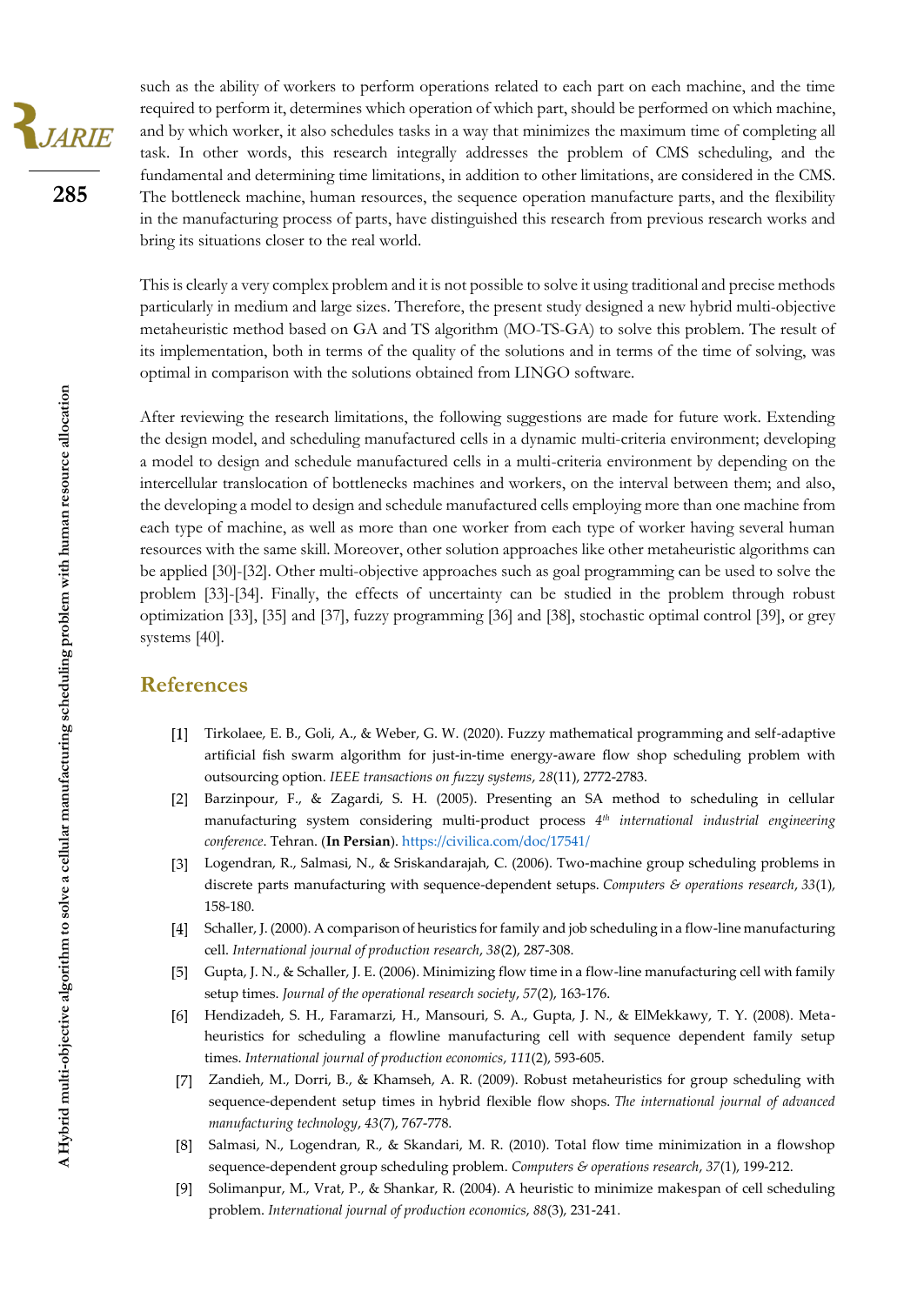

- [11] Zandieh, M., & Karimi, N. (2011). An adaptive multi-population genetic algorithm to solve the multi-objective group scheduling problem in hybrid flexible flowshop with sequence-dependent setup times. *Journal of intelligent manufacturing*, *22*(6), 979-989.
- Li, D., Wang, Y., Xiao, G., & Tang, J. (2013). Dynamic parts scheduling in multiple job shop cells considering intercell moves and flexible routes. *Computers & operations research*, *40*(5), 1207-1223.
- Tavakkoli-Moghaddam, R., Javadian, N., Khorrami, A., & Gholipour-Kanani, Y. (2010). Design of a scatter search method for a novel multi-criteria group scheduling problem in a cellular manufacturing system. *Expert systems with applications*, *37*(3), 2661-2669.
- [14] Solimanpur, M., & Elmi, A. (2013). A tabu search approach for cell scheduling problem with makespan criterion. *International journal of production economics*, *141*(2), 639-645.
- Tavakkoli-Moghaddam, R., Gholipour-Kanani, Y., & Cheraghalizadeh, R. (2008). A genetic algorithm and memetic algorithm to sequencing and scheduling of cellular manufacturing systems. *International journal of management science and engineering management*, *3*(2), 119-130. <https://doi.org/10.1080/17509653.2008.10671040>
- Egilmez, G., Erenay, B., & Süer, G. A. (2014). Stochastic skill-based manpower allocation in a cellular manufacturing system. *Journal of manufacturing systems*, *33*(4), 578-588.
- [17] Karthikeyan, S., Saravanan, M., & Rajkumar, M. (2016). Optimization of worker assignment in dynamic cellular manufacturing system using genetic algorithm. *Journal of advanced manufacturing systems*, *15*(01), 35-42.
- Azadeh, A., Ravanbakhsh, M., Rezaei-Malek, M., Sheikhalishahi, M., & Taheri-Moghaddam, A. (2017). Unique NSGA-II and MOPSO algorithms for improved dynamic cellular manufacturing systems considering human factors. *Applied mathematical modelling*, *48*, 655-672.
- [19] Méndez-Vázquez, Y. M., & Nembhard, D. A. (2019). Worker-cell assignment: the impact of organizational factors on performance in cellular manufacturing systems. *Computers & industrial engineering*, *127*, 1101-1114.
- [20] Chu, X., Gao, D., Cheng, S., Wu, L., Chen, J., Shi, Y., & Qin, Q. (2019). Worker assignment with learning-forgetting effect in cellular manufacturing system using adaptive memetic differential search algorithm. *Computers & industrial engineering*, *136*, 381-396.
- [21] Kesavan, V., Kamalakannan, R., Sudhakarapandian, R., & Sivakumar, P. (2020). Heuristic and meta-heuristic algorithms for solving medium and large scale sized cellular manufacturing system NP-hard problems: a comprehensive review. *Materials today: proceedings*, *21*, 66-72.
- [22] Goli, A., Tirkolaee, E. B., & Aydın, N. S. (2021). Fuzzy integrated cell formation and production scheduling considering automated guided vehicles and human factors. *IEEE transactions on fuzzy systems*, *29*(12), 3686-3695 .
- Elmi, A., Solimanpur, M., Topaloglu, S., & Elmi, A. (2011). A simulated annealing algorithm for the job shop cell scheduling problem with intercellular moves and reentrant parts. *Computers & industrial engineering*, *61*(1), 171-178.
- [24] Heydari, M., & Aazami, A. (2018). Minimizing the maximum tardiness and makespan criteria in a job shop scheduling problem with sequence dependent setup times. *Journal of industrial and systems engineering*, *11*(2), 134-150.
- Dehnavi-Arani, S., Saidi-Mehrabad, M., & Ghezavati, V. (2019). An integrated model of cell formation and scheduling problem in a cellular manufacturing system considering automated guided vehicles' movements. *International journal of operational research*, *34*(4), 542-561.
- [26] Aghajani-Delavar, N., Mehdizadeh, E., Tavakkoli-Moghaddam, R., & Haleh, H. (In Press). A multiobjective vibration damping optimization algorithm for solving a cellular manufacturing system with manpower and tool allocation. *Scientia Iranica*. DOI[: 10.24200/SCI.2020.52419.2706](https://dx.doi.org/10.24200/sci.2020.52419.2706)
- [27] Guo, H., Chen, M., Mohamed, K., Qu, T., Wang, S., & Li, J. (2021). A digital twin-based flexible cellular manufacturing for optimization of air conditioner line. *Journal of manufacturing systems*, *58*, 65-78.
- [28] Allahverdi, A., Gupta, J. N., & Aldowaisan, T. (1999). A review of scheduling research involving setup considerations. *Omega*, *27*(2), 219-239.